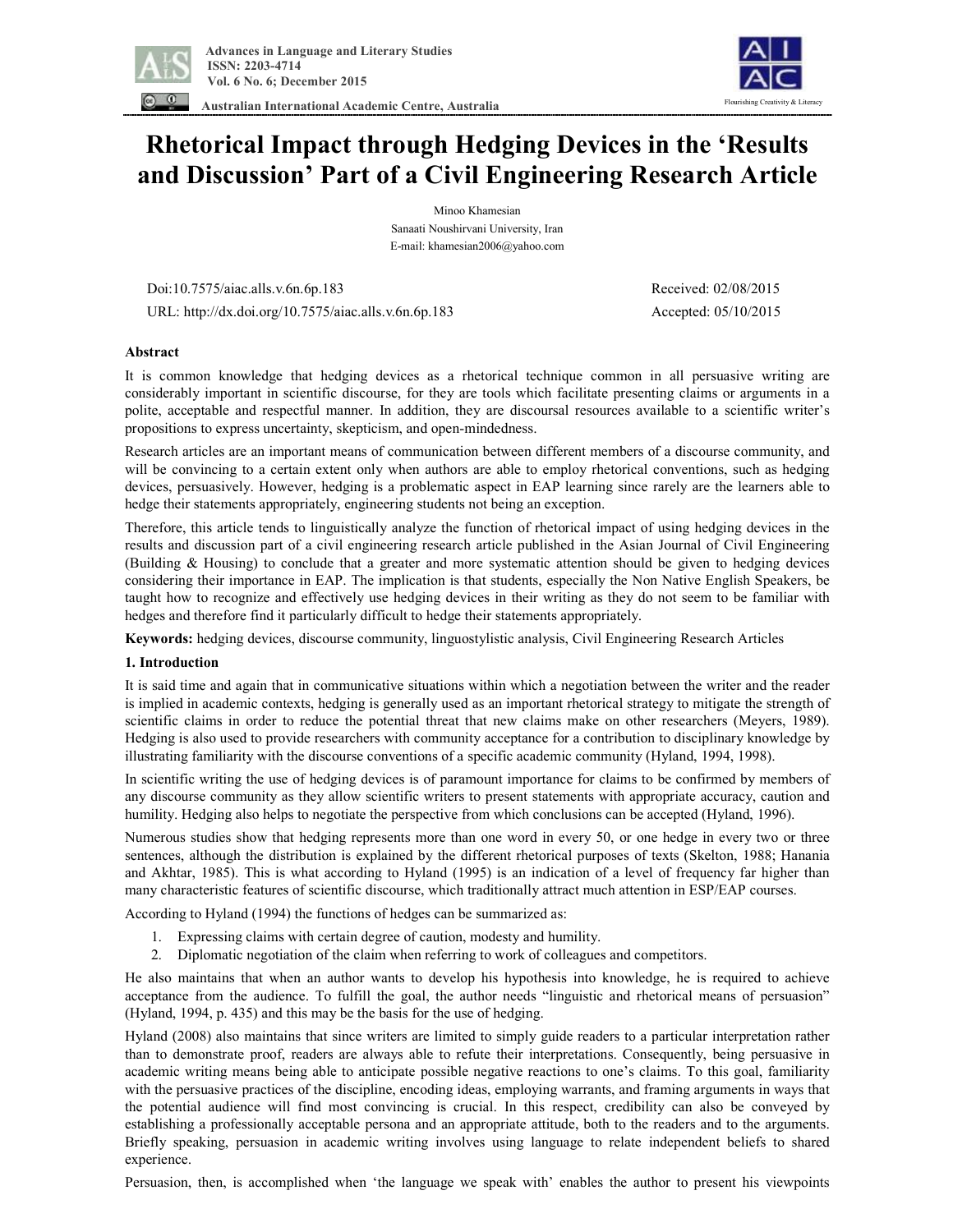and/or suggest a commentary. Being aware of this will provide the author with recognizing and choosing the rhetorical options available in their fields to appeal to readers from within the boundaries of their disciplines.

## **2. Linguostylistic Analysis<sup>1</sup>**

Being a noteworthy rhetorical device in acknowledging the role of readers in the authorization of claims, a better understanding of hedges can provide insights into the interactional nature of academic writing and ways of persuading readers of the author's arguments (Hyland 2005).

Otherwise stated, since EAP register is based on the function of message and calls for 'clarity of purpose' and 'lucidity of exposition', it is believed that, hedges can be of paramount importance in this respect.

Hedging is likely to be used in different rhetorical contexts within a scientific article in order to convey persuasive effect and also to enhance the knowledge claims of the author. In addition, it might set up a strong protective position from which a highly protective position is defended. In this respect, hedging may be realized through various linguistic cues in the Introduction, Result, and Discussion sections, in general, throughout the research paper.

What follows is the linguostylistic analysis of 'discussion  $\&$  results' part of a civil engineering research article successfully published in the Asian Journal of Civil Engineering (Building & Housing), 2011, available at WWW.BHRC.AC.IR/PORTAL/DEFAULT.ASPX?TABID=415, with respect to lexical hedges.

Concentrating on lexical hedges in our work, we classify them into five categories, namely modal verbs, lexical verbs, modal adverbs, modal adjectives, and modal nouns.

As to analyzing the functions of the hedging devices in the text under analysis, we will start with modal verbs as it is believed that linguists have generally been pre-occupied with them. We should hasten to add that the peculiarity encompasses 'may', 'might', 'can', and 'could', with the predominance of 'may', and 'can' over the other two.

In the examples adduced below, it is worth notifying that the modal verb 'may' shows tentativeness and the authors' lack of confidence in the truth of proposition rather than the possibility in terms of natural facts (root *may)*.

*It may be related to the less sensitivity of ultrasonic pulse to the changes in hydrated cement paste.* 

In addition, the drying of cube specimens at 105oC causes microcracking and may remove some of the combined water *resulting in changes in the microstructure of concrete in case of initial surface absorption test.* 

It may not be a significant quantity to react with entire calcium hydroxide liberated from cement hydration, and thus to *maximize the production of secondary hydration products.* 

Clearly, in all the extracted sentences, the rhetorical function of 'may' seems to refer to toning down the degree of confidence invested in the accuracy of what has been stated. In the following samples the use of 'might' appears to be the same as 'may', just being the past form of it.

Table .... also shows that the crushing value of quarry waste was much higher than that of crushed granite stone and mining sand. Therefore, quarry waste was weaker than mining sand and might contribute to reduce the compressive *strength of concrete.* 

*It might cause to reduce the compressive strength of concrete.* 

As far as the rhetorical impact of using 'can' is concerned, it is worth adding that 'can' is used mostly for the expression of "ability and legitimacy", as the following examples adapted show, i.e. they imply that the deduction arrived at in the study is legitimate.

It can be seen from Figure ... and Figure .... that the ultrasonic pulse velocity of FAQW concrete was lower than that of *CQW and SFQW concretes in both curing methods.* 

*The variation of ultrasonic pulse velocity with compressive strength can be seen in Figure …..* 

The overall findings of the initial surface absorption test reinforce that the incorporation of quarry waste into flowing concretes demotes the quality of concrete, which can be compensated using an efficient mineral admixture such as *silica fume.* 

As far as 'could' is concerned in the following examples, it is used as an alternative to express possibility with a high degree of tentativeness, helping the author to invest his utterances with the degree of tentativeness he finds suitable. E.g.

In case of fly ash, the pozzolanic reaction mostly occurs at later stage of hydration. But it could not take place since the *concrete specimens became dry.* 

*Conversely, fly ash could not produce any significant improvement in ultrasonic pulse velocity.* 

Turning to the concept of 'lexical verbs', we should hasten to add that they are used to perform such acts as doubting and evaluating rather than describing. There may often be an even more common exponent than auxiliaries. As in our text, they are more frequent than auxiliaries with the prevalence of 'indicate', and 'observe' over the others present in our text, i.e. 'imply'; 'suggest', and 'tend'. Lexical verbs, in our text, characteristically occurred as markers of tentativeness in reports of the author *s* own work and also indicated the limits to accuracy or applicability of the presented information. In many cases, they appeared in the sentences with inanimate subjects, such as findings, data or results:

*It indicates that the porosity of cover concrete was increased in presence of quarry waste.*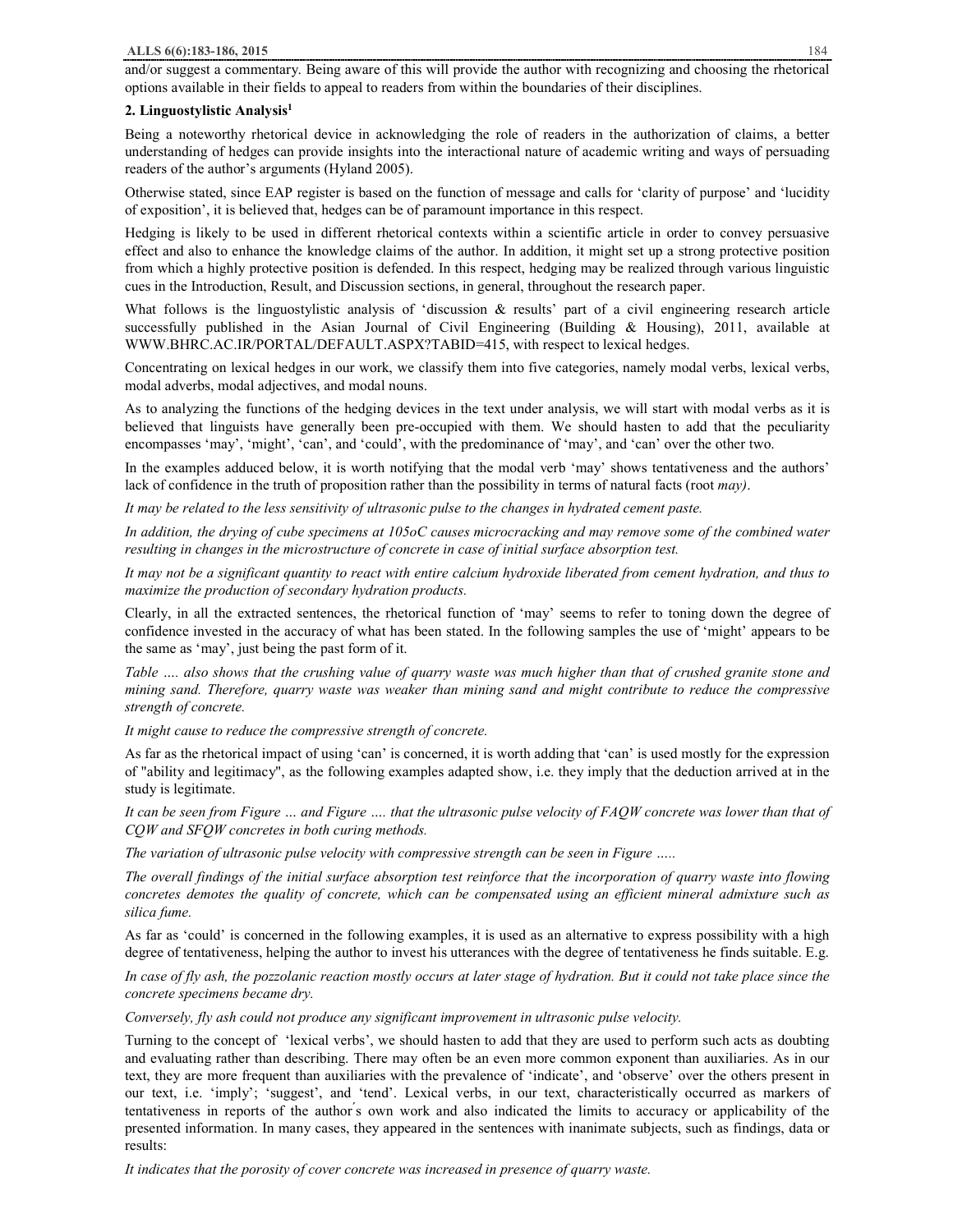It is obvious from Figure ..... that the variation was similar to that observed in case of dynamic modulus of elasticity *and compressive strength.* 

*It indicates that the variation was identical for both test conditions.* 

*Similar findings were observed in a previous research of Zain et al.* 

*It indicates that the porosity of cover concrete was increased in presence of quarry waste.* 

Indubitably, verbs like "indicate" carry less subjective connotations than cognition verbs such as think, believe and suspect. They are also more easily combined with inanimate subjects.

We further continue with the category of modal adverbs. According to Hyland (2008) this category can be concentrated on disjuncts as "down toners" (e.g. usually, slightly, almost, etc.), which are able to lower the force of the verb they modify, with the higher frequency of "slightly", such as the following examples in our analysis:

However, the rate of increase in ultrasonic pulse velocity was identical in both curing methods, as the trendlines had *almost the same slope.* 

Also, the slope of the trendlines indicates that rate of increase in dynamic modulus of elasticity was slightly higher in *case of water curing.* 

It was observed that the air content of CQW concrete was slightly higher than that of control concrete. Further *discussion on flowability and air content of the concretes is beyond the scope of the present paper.* 

And, "style" and "content" disjuncts, the former (e.g. generally, in general, etc,) conveying that "a generalization is being made", and the latter (e.g. likely, apparently, perhaps, etc.) conveying "comment on the truth-value of what is said."

*The modulus of elasticity of aggregates is generally higher than that of hydrated cement paste.* 

*The reasons are probably the same, as discussed in case of compressive strength.* 

This is perhaps due to the reason that the surface zone of the concrete cubes was dealt for initial surface absorption whereas both dynamic modulus of elasticity and ultrasonic pulse velocity were determined using the central zone of *concrete cylinders.* 

We should hasten to add that what all modal adverbs, as hedging devices, have in common is being used to express degrees of tentativeness between the absolutes of 'true' and 'false', i.e. the information presented applies, although conclusive statements cannot be made.

As far as modal adjectives are concerned, we should hasten to add that they are less frequent than the modals analyzed so far. However, what follows is the one, namely "partial" used in the article under analysis.

These values were even higher than those of OPC (control) concrete, thus giving an indication that the inclusion of *20% quarry waste as a partial replacement of sand did not affect the flowability of the concretes.* 

In this respect, it is worth adding that this category comprises the items that may be found "when the language user  $$ for one reason or another – does not want to indicate the precise extent to which the information applies" (Varttala, 2001). However, the part under analysis is almost devoid of this category.

As Varttala (2001) points out, adjectives expressing probability or marking the information as uncertain or tentative are closely connected to modal adverbs and some sentences with modal adverbs can be paraphrased with structures involving corresponding adjectives. The context in which the modal adjectives are found is quite similar to those of adverbs, however, as mentioned this category is almost absent in our analysis.

Last but not least, as far as modal nouns are concerned, they all share a component of tentativeness and represent that what has been said should not be taken categorically and is based on subjective view or limited knowledge (indication, observation).

These values were even higher than those of OPC (control) concrete, thus giving an indication that the inclusion of *20% quarry waste as a partial replacement of sand did not affect the flowability of the concretes.* 

## **3. Conclusion**

The linguostylistic analysis of the research article reveals that, rhetorically hedges in scientific writing indicate the author's anticipation of the possibility of opposition to his statements. As a consequence, writing for science can be considered a blend of facts and evaluation since the author attempts to present information as fully, accurately and objectively as possible.

Science tends to concern generalizations rather than individualization, resulting in allocating greater weights to the methods, procedures and equipment used rather than the argument. Modals are able to both reinforce the impersonal view of science and to allow scientists to see themselves as discovering truth rather than constructing it (Hyland, 2009).

Hedges here also tend to assist the author to avoid personal responsibility for his statements in order for his reputation to be protected as scholar and to restrain the likely damage resulting from errors. This is associated with Lakoff's<sup>2</sup> perspective who considers hedges as similar to "*fuzziness*" (Hyland 1998), but in this case, hedges were used to blur the relationship between the subjects and their propositions when referring to tentative possibilities.

Last but not least, we should hasten to add that in our analysis hedges contributed to the development of the writer-